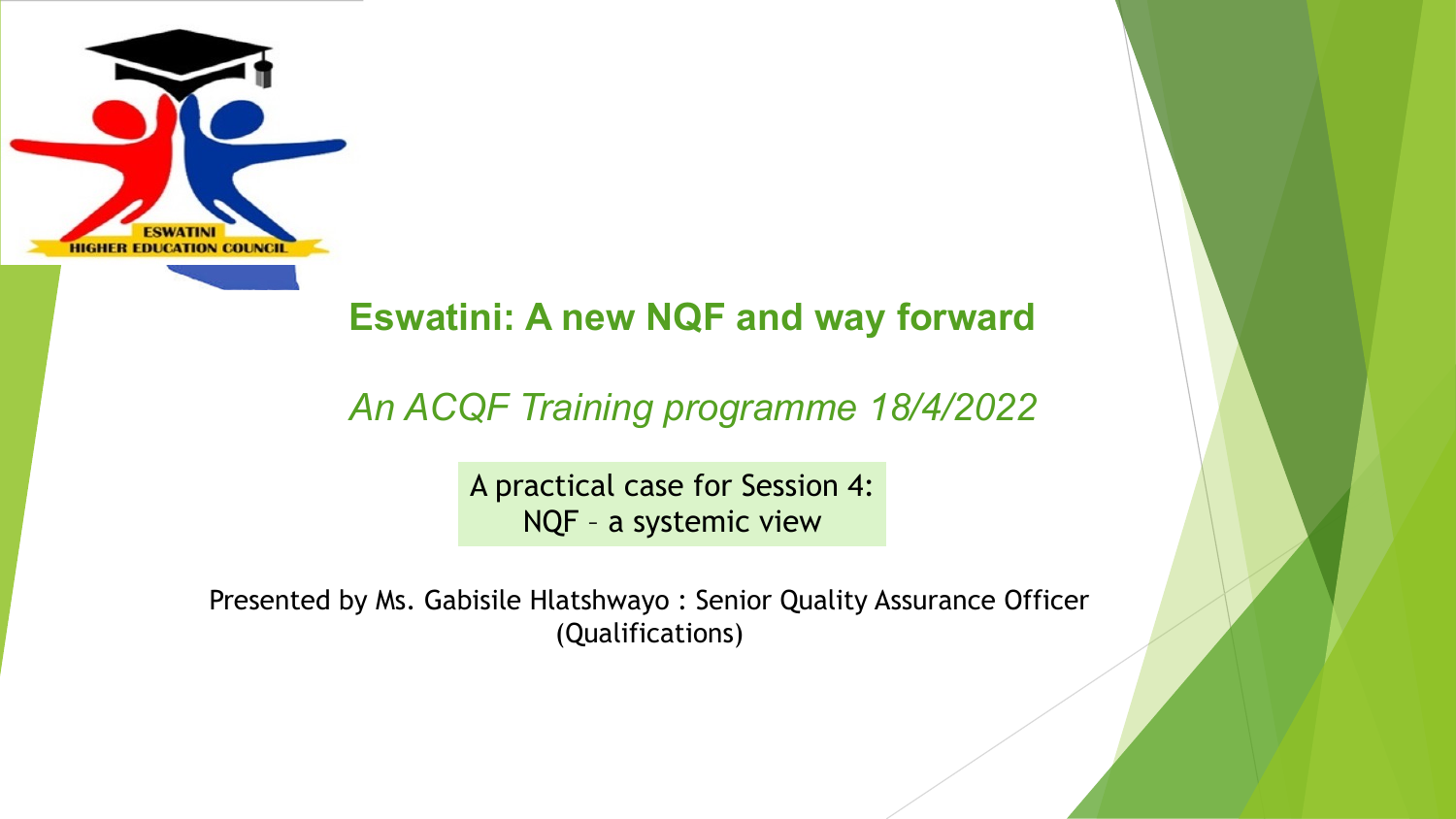#### Presentation Outline

- $\triangleright$  The Eswatini Qualifications Framework
- $\blacktriangleright$  vision and role of the Eswatini Qualifications Framework (ESQF)
- $\blacktriangleright$  key milestones of the ESQF development
- $\blacktriangleright$  priority actions planned and initiated to make the ESQF a reality.
- $\blacktriangleright$  most important issues and challenges.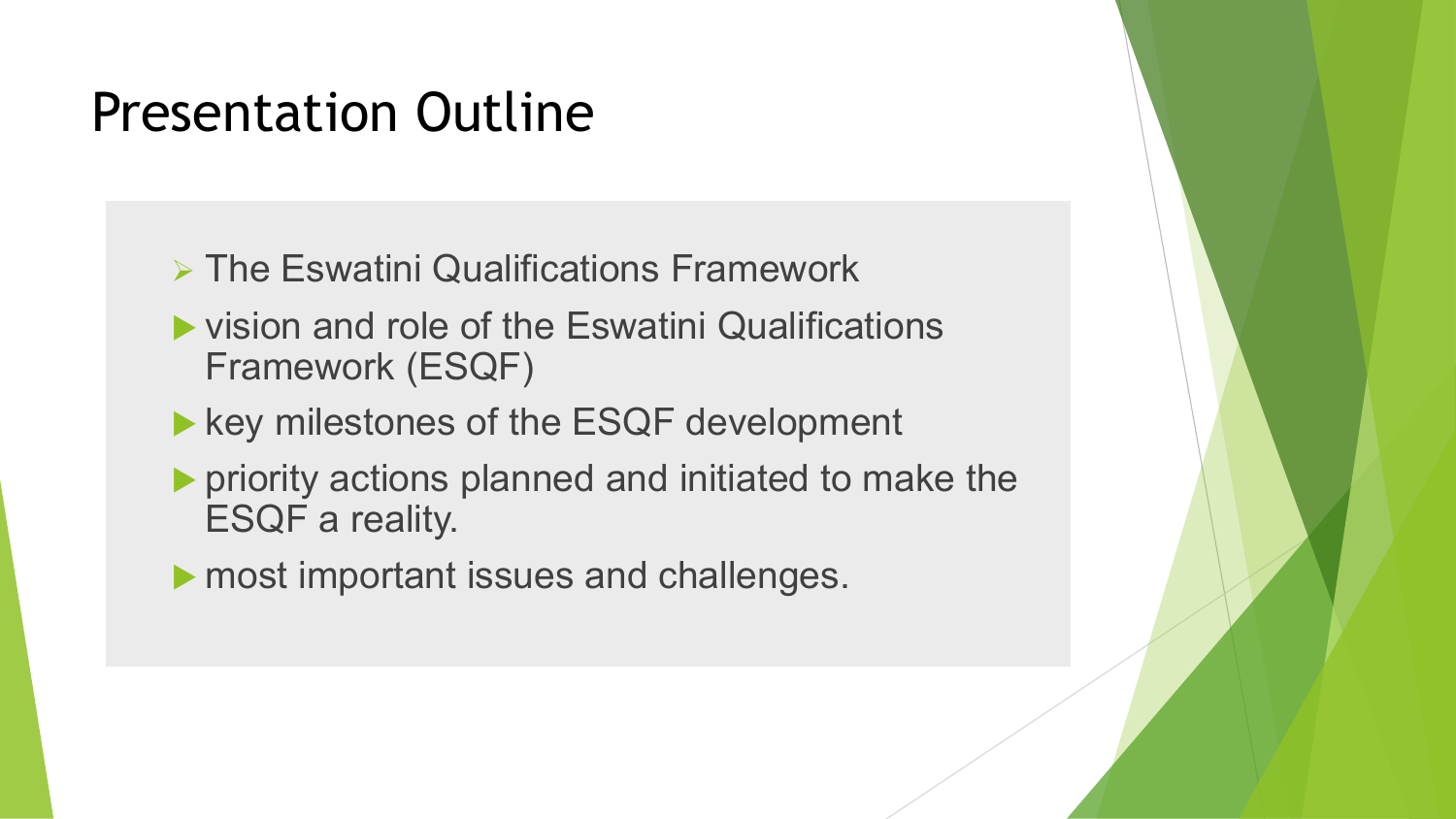# The ESQF

- $\blacktriangleright$  Has ten levels, seven situated at under graduate level and three at post graduate level
- $\blacktriangleright$  An integrated framework encompassing the whole education sector, ensuring comparability and transparency of qualifications in the different field of learning
- $\blacktriangleright$  Three domains; knowledge, skills and personal attributes
- Embraces learning outcomes and encourages backward approach model for programme design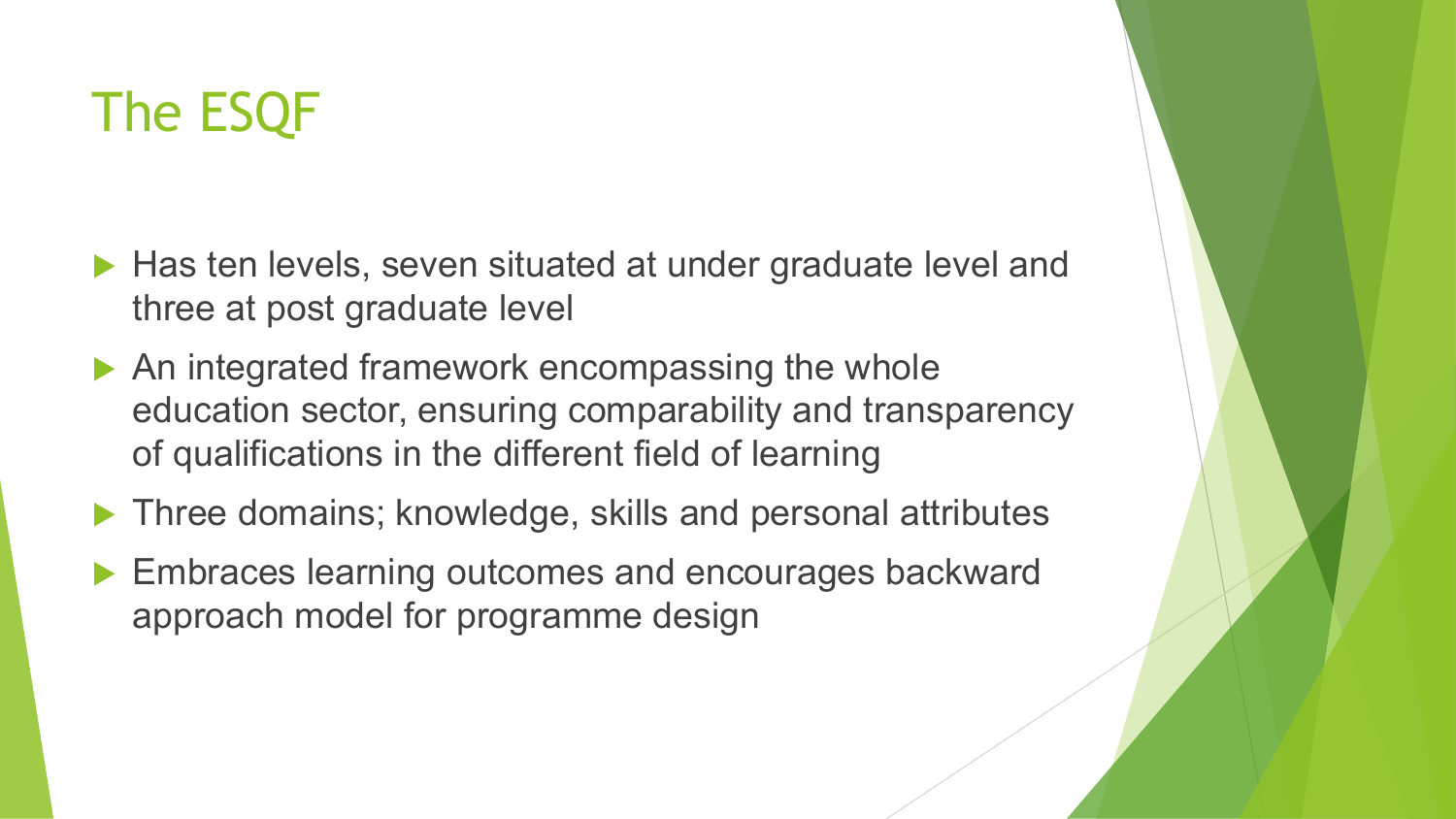# The ESQF Structure

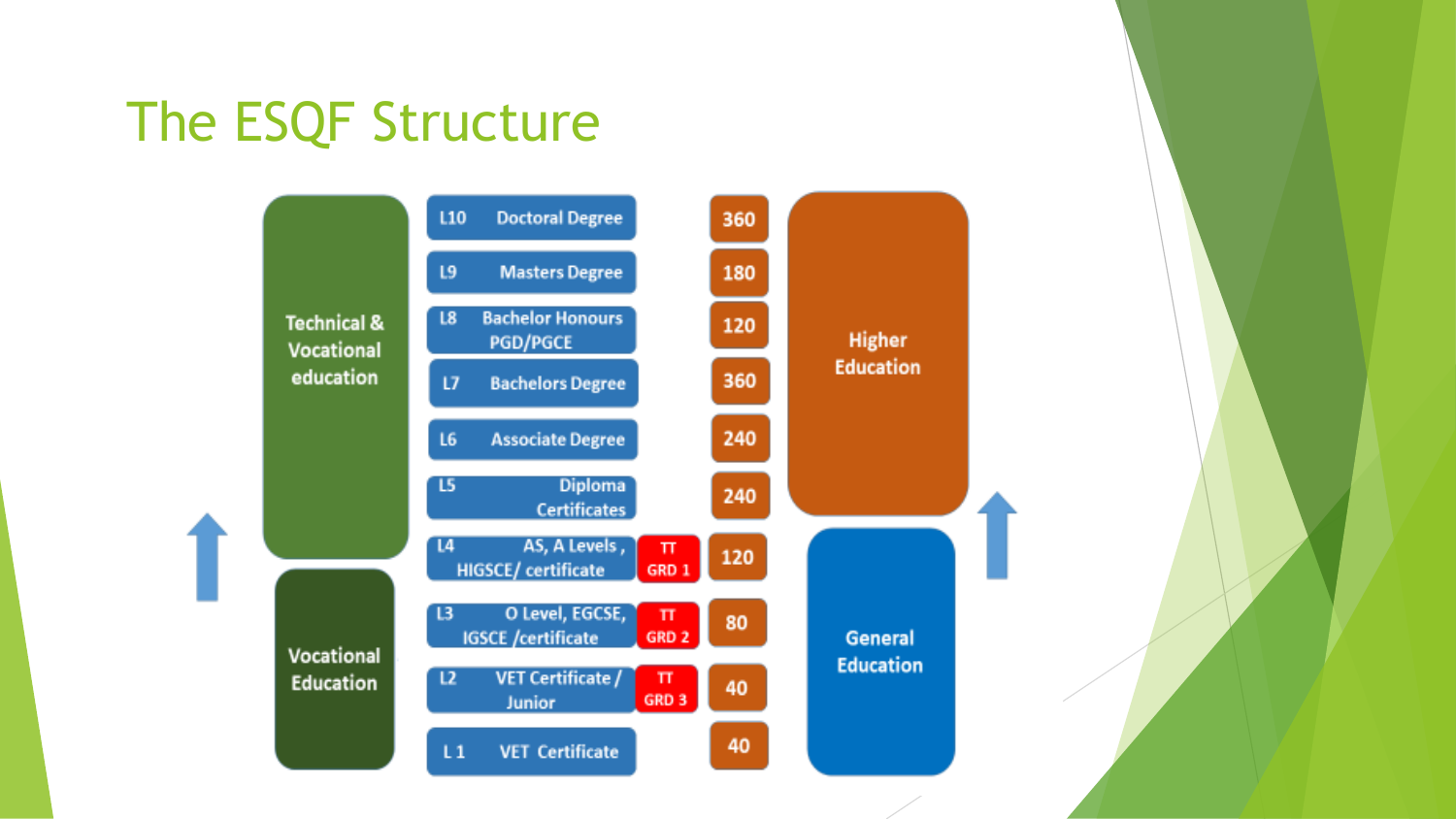## Vision and Role of the ESQF

- $\blacktriangleright$  The vision is to facilitate the development, classification, comparison and recognition of skills, knowledge and competencies
- $\blacktriangleright$  The role is to:
	- **Depromote Lifelong Learning**
	- $\blacktriangleright$  Enhance quality assurance and recognition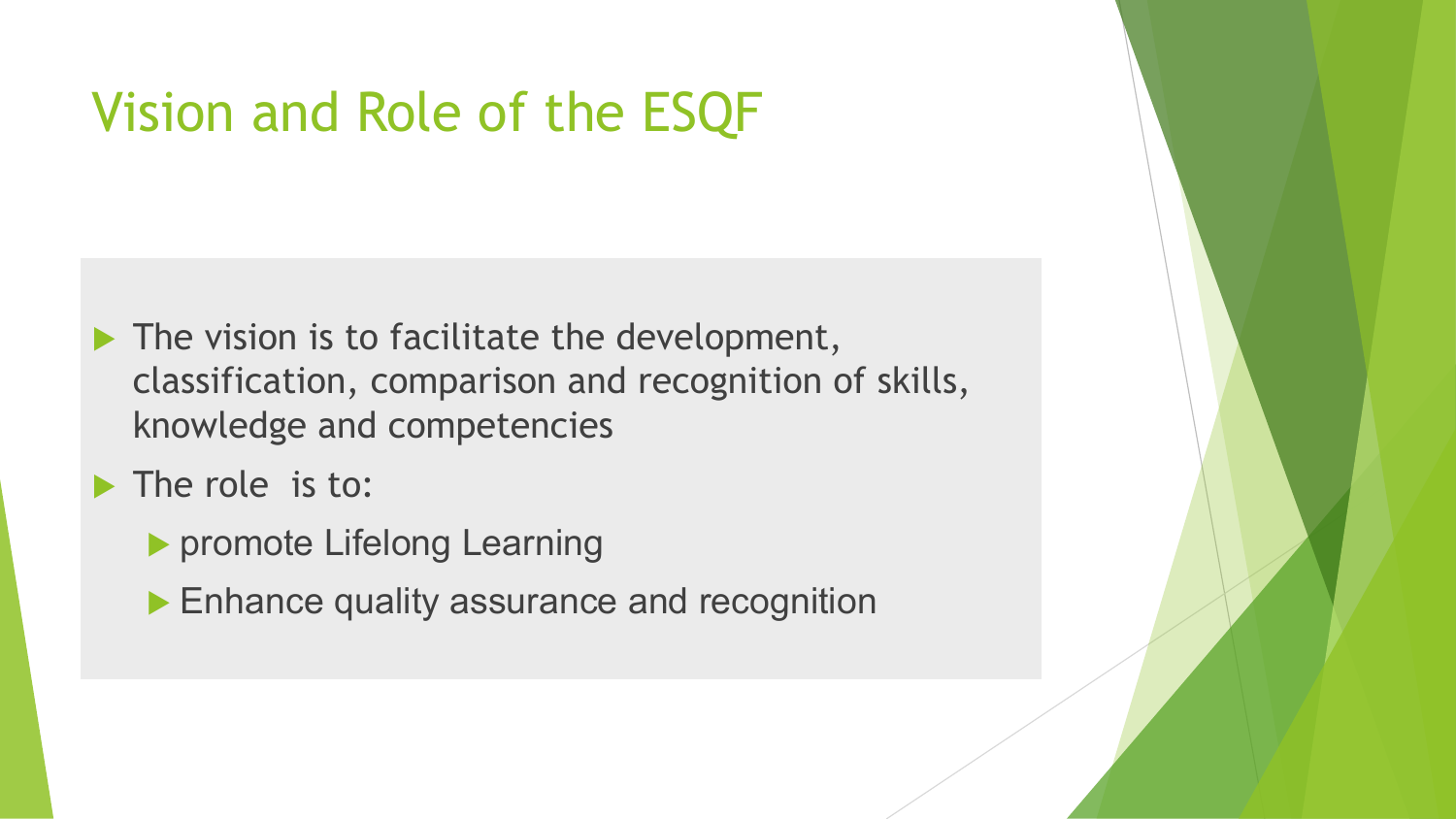## Key milestones of the ESQF Development

- Cabinet approval (2020)
- Participated in alignment of SADCQF to NQFs pilot project
- Gaps revealed and task team established to rationalise certain aspects of the ESQF such as Level Descriptors
- Launch of ESQF April 2021
- Workshops for Higher Education Providers
- Development and launch of the Credit Accumulation and Transfer System Guidelines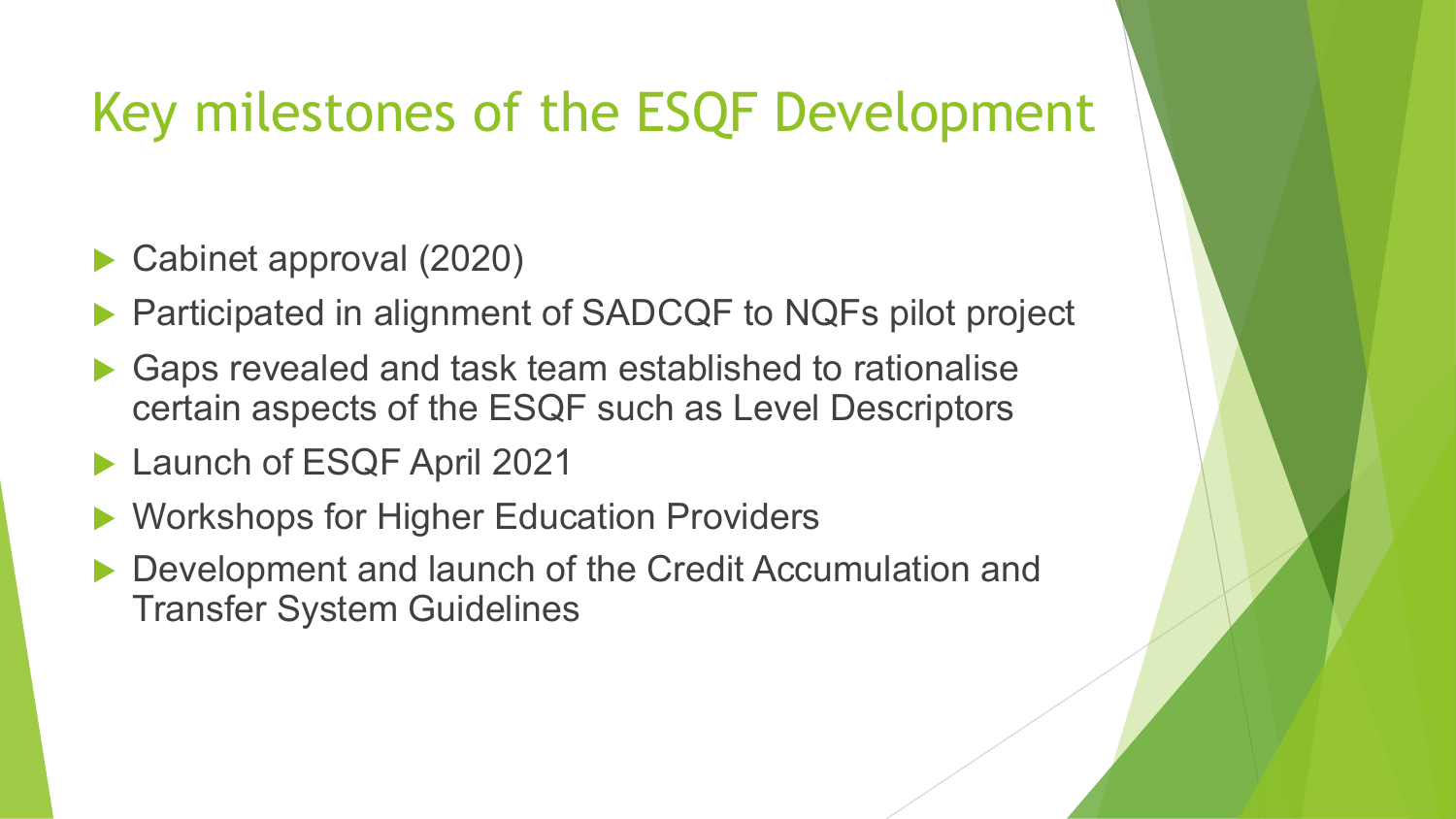# Plans to make the ESQF a reality

- Development of implementation tools in progress, CATS already done.
- RPL Policy and Guidelines in progress
- Policy and Guidelines on the Registration of qualifications and part qualifications in progress
- $\blacktriangleright$  A lot of benchmarking activities and participation in peer learning webinars. Recently, participated in the ACQF RPL Peer Learning Webinars and listened to different experiences and learned a lot.
- Integrating ESQF requirements in Quality Assurance standards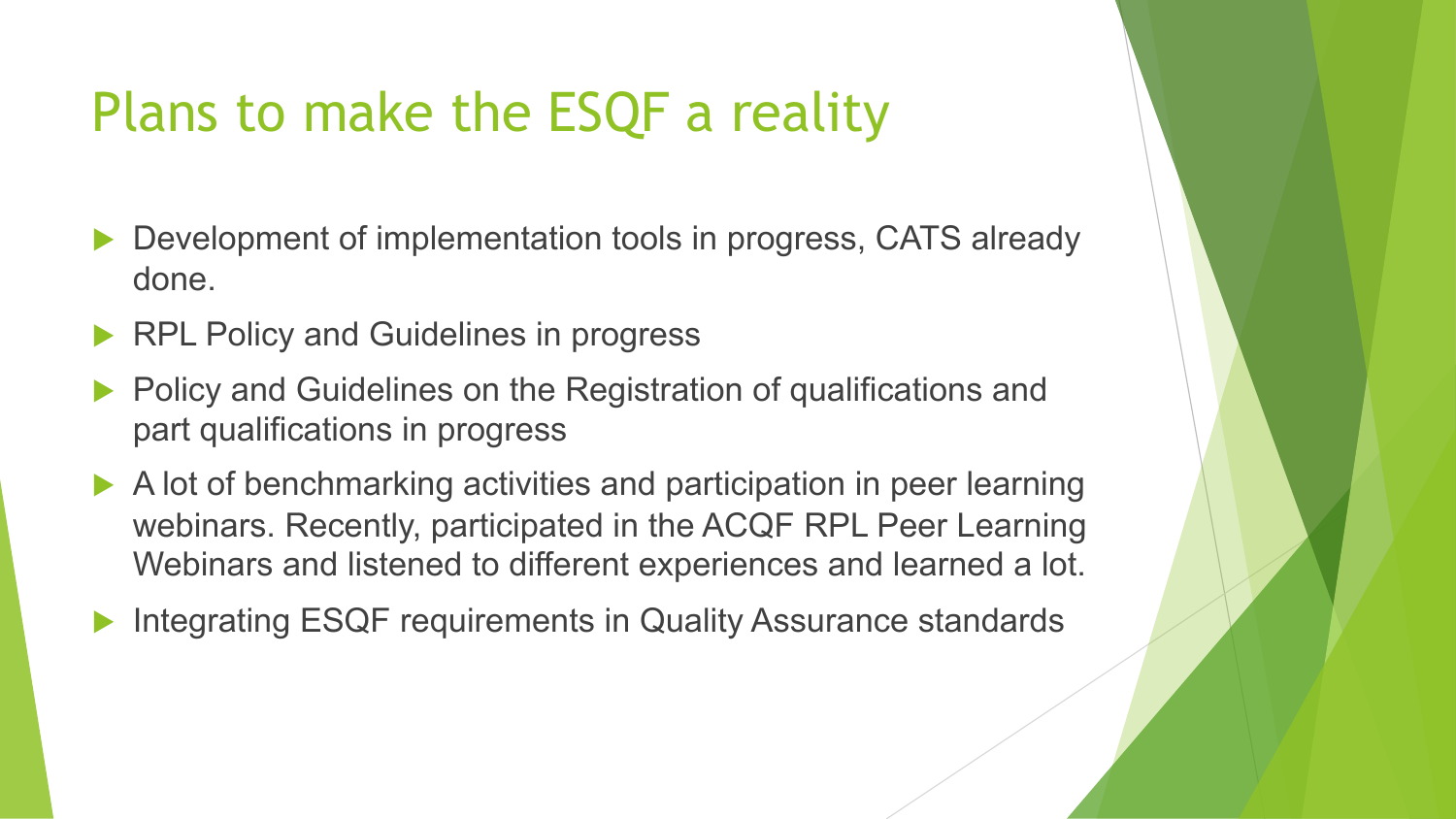# Challenges

- $\blacktriangleright$  Getting Higher Education Institutions to align their programmes to the requirements of the ESQF.
- Aligning programme offering to the needs of the industry
- $\blacktriangleright$  Funding of Higher Education remains a challenge